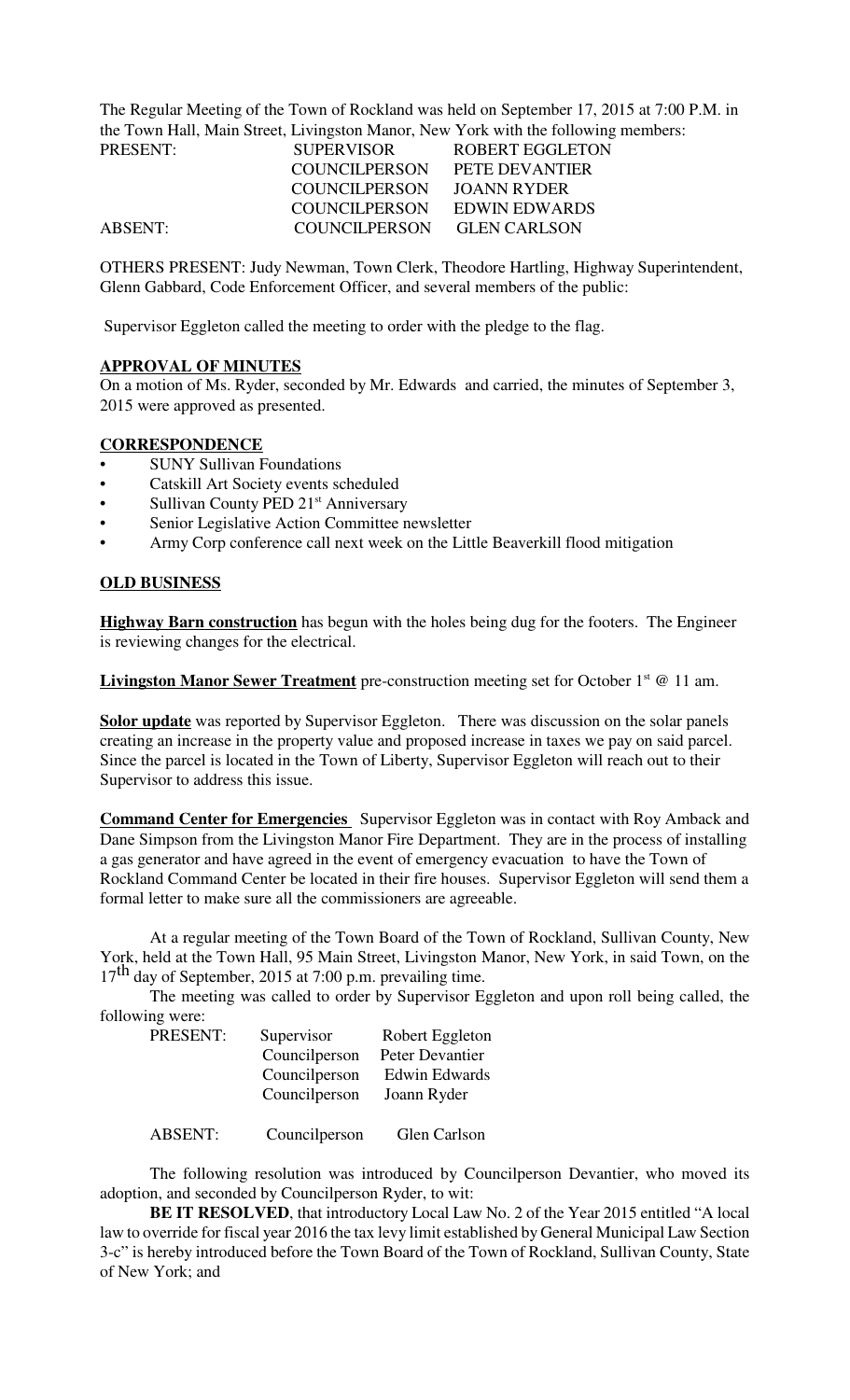# *REGULAR MEETING, TOWN OF ROCKLAND, SEPTEMBER 17, 2015*

**BE IT FURTHER RESOLVED,** that copies of the aforesaid local law be laid upon the desk of each member of the Town Board; and

**BE IT FURTHER RESOLVED,** that the Town Board hold a public hearing on said local law at the Town Hall, 95 Main Street, Livingston Manor, New York, at 7:15 p.m., prevailing time, on October 1, 2015; and

**BE IT FURTHER RESOLVED,** that the Town Board hereby determines the said local law to be a Type II action pursuant to the regulations promulgated under the State Environmental Quality Review Act for which no environmental review is required; and

**BE IT FURTHER RESOLVED, that the Town Clerk publish or cause to be published a** public notice in the Sullivan County Democrat, of said public hearing at least five (5) days prior thereto.

The question of the adoption of the foregoing resolution was duly put to a vote on roll call, resulting as follows:

| Supervisor Robert Eggleton                          | voting | Aye    |  |  |
|-----------------------------------------------------|--------|--------|--|--|
| Councilperson Glen Carlson                          | voting | Absent |  |  |
| Councilperson Edwin Edwards                         | voting | Aye    |  |  |
| Councilperson Peter DeVantier                       | voting | Aye    |  |  |
| Councilperson Joann Ryder                           | voting | Aye    |  |  |
| The resolution was thereupon declared duly adopted. |        |        |  |  |

**Flu Clinic** for Town of Rockland has been set for Wednesday October 14, 2015 from 10 am to noon in the Town Hall.

**Ordinance for Cats** Supervisor Eggleton advised that the Town of Rockland has several issues with residents harboring many cats. Glenn Gabbard, Code Enforcement Officer advised that such an Ordinance would be very hard to enforce. He also advised that many of the cat issues are civil matters between neighbors. Supervisor Eggleton tabled the matter.

**Crossing Guard hired** by Supervisor Eggleton. Her name is Kim Hallock and she will be paid \$10.99 per hour.

## **DEPARTMENT HEADS**

Ted Hartling, Highway Superintendent addressed the issues with purchasing an exterior fuel tank, a thumb for the excavator and putting the old pick-up out to bid.

# **RESOLUTION - PURCHASE FUEL TANK HIGHWAY BARN ADDITION**

On a motion of Mr. Devantier, seconded by Mr. Edwards, to approve Ted Hartling, Highway Superintendent to proceed with purchasing a 1000 gallon above ground exterior fuel tank for the new addition to the Town Barn. 4 AYES - Carried

#### **RESOLUTION - PURCHASE THUMB FOR EXCAVATOR**

On a motion of Ms. Ryder, seconded by Mr. Edwards, to approve the purchase of a thumb for the highway department excavator, which will assist in taking down two trailers, one being the old office and the other one is located on the property we purchased (formerly owned by Welch). 4 AYES - Carried

Ted advised that he needs to get information from Susan Carlson, Account Clerk to complete his budget, which will be presented next week.

## **RESOLUTION - EXCESS EQUIPMENT**

On a motion of Mr. Edwards, seconded by Mr. Devantier, to establish the 2003 chevy pick-up truck as excess equipment and to authorize Ted to be put it out for bid. 4 AYES - Carried

**Glenn Gabbard, Code Enforcement Officer** reported that Hemlock Ridge Apartments project will begin framing work next week. He also advised that he has enforcement action against the Boy Scouts. They violated the stop work order and Glen will be scheduling a court date.